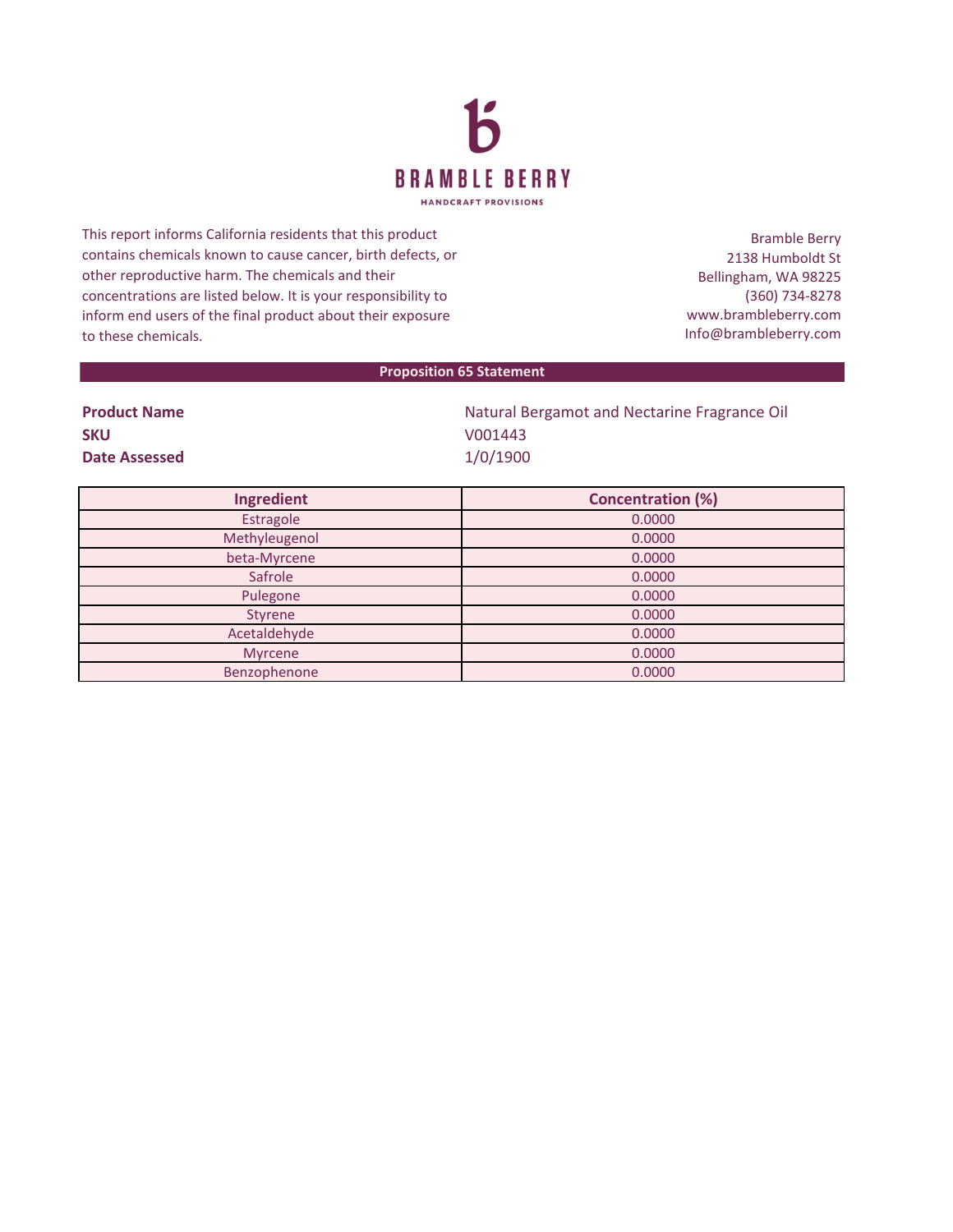

This report reflects the safe usage rates for this fragrance formula based on the International Fragrance Association (IFRA) 49th Amendment standards. IFRA reviews thousands of ingredients and issues guidelines for their usage, or bans the use of certain ingredients.

Bramble Berry 2138 Humboldt St Bellingham, WA 98225 (360) 734-8278 www.brambleberry.com Info@brambleberry.com

## **IFRA Statement - 49th Amendment**

| <b>Product Name</b>   | Natural Bergamot and Nectarine Fragrance Oil |
|-----------------------|----------------------------------------------|
| <b>SKU</b>            | V001443                                      |
| <b>Dated Assessed</b> | 2/10/2022                                    |

| Category         | Max. Usage (%) |
|------------------|----------------|
| $\mathbf{1}$     | N/A            |
| $\overline{2}$   | 1.30           |
| 3                | 4.30           |
| $\overline{4}$   | 26.00          |
| 5a               | 6.50           |
| 5b               | 6.50           |
| 5c               | 6.50           |
| 5d               | 2.20           |
| $\sqrt{6}$       | N/A            |
| 7a               | 8.60           |
| 7 <sub>b</sub>   | 8.60           |
| $\bf 8$          | 2.20           |
| $\boldsymbol{9}$ | 52.10          |
| 10a              | 52.10          |
| 10 <sub>b</sub>  | 100.00         |
| 11a              | 2.20           |
| 11 <sub>b</sub>  | 2.20           |
| $12\,$           | 100.00         |

The IFRA Standards regarding usage restrictions are based on safety assessments by the Panel of Experts on the Research Institute for Fragrance Materials (RIFM) 49th Amendment, and are enforced by the IFRA Scientific Committee. Evaluation of individual fragrance ingredients are made according to the safety standards contained in the relevant section of the IFRA Code of Practice. It is your responsibility to ensure the safety of the final product with more testing if needed.